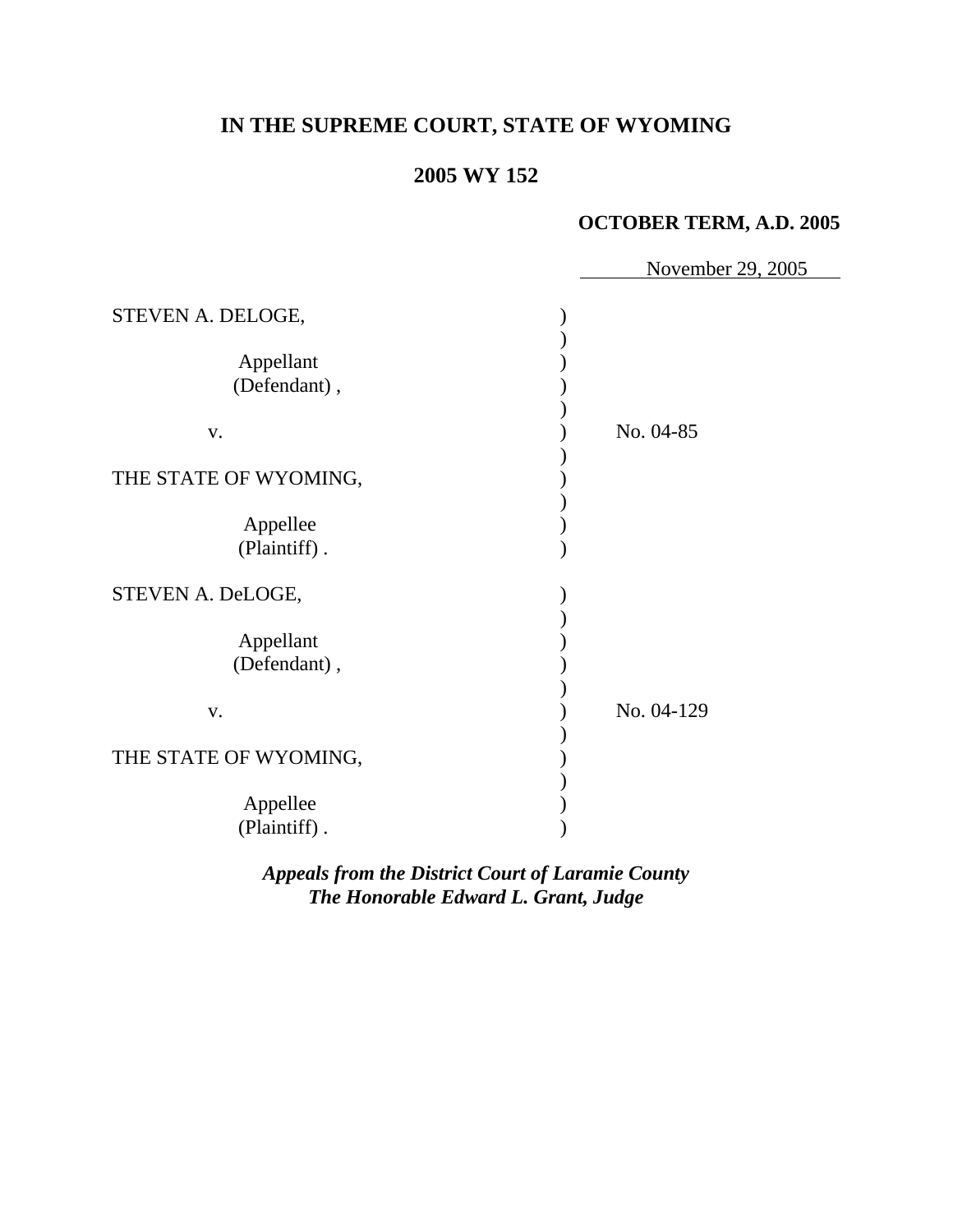#### *Representing Appellant:*

*Pro se* 

#### *Representing Appellee:*

*Patrick J. Crank, Wyoming Attorney General; Paul S. Rehurek, Deputy Attorney General; D. Michael Pauling, Senior Assistant Attorney General, Georgia L. Tibbetts, Senior Assistant Attorney General; and Lucas E. Buckley, Student Intern.* 

*Before HILL, C.J., and GOLDEN, KITE, and VOIGT, JJ., and SKAVDAHL, D.J (Case No. 04-85).* 

*Before HILL, C.J., and GOLDEN, KITE, VOIGT, and BURKE, JJ. (Case No. 04-129).* 

*NOTICE: This opinion is subject to formal revision before publication in Pacific Reporter Third. Readers are requested to notify the Clerk of the Supreme Court, Supreme Court Building, Cheyenne, Wyoming 82002, of any typographical or other formal errors so that correction may be made before final publication in the permanent volume.*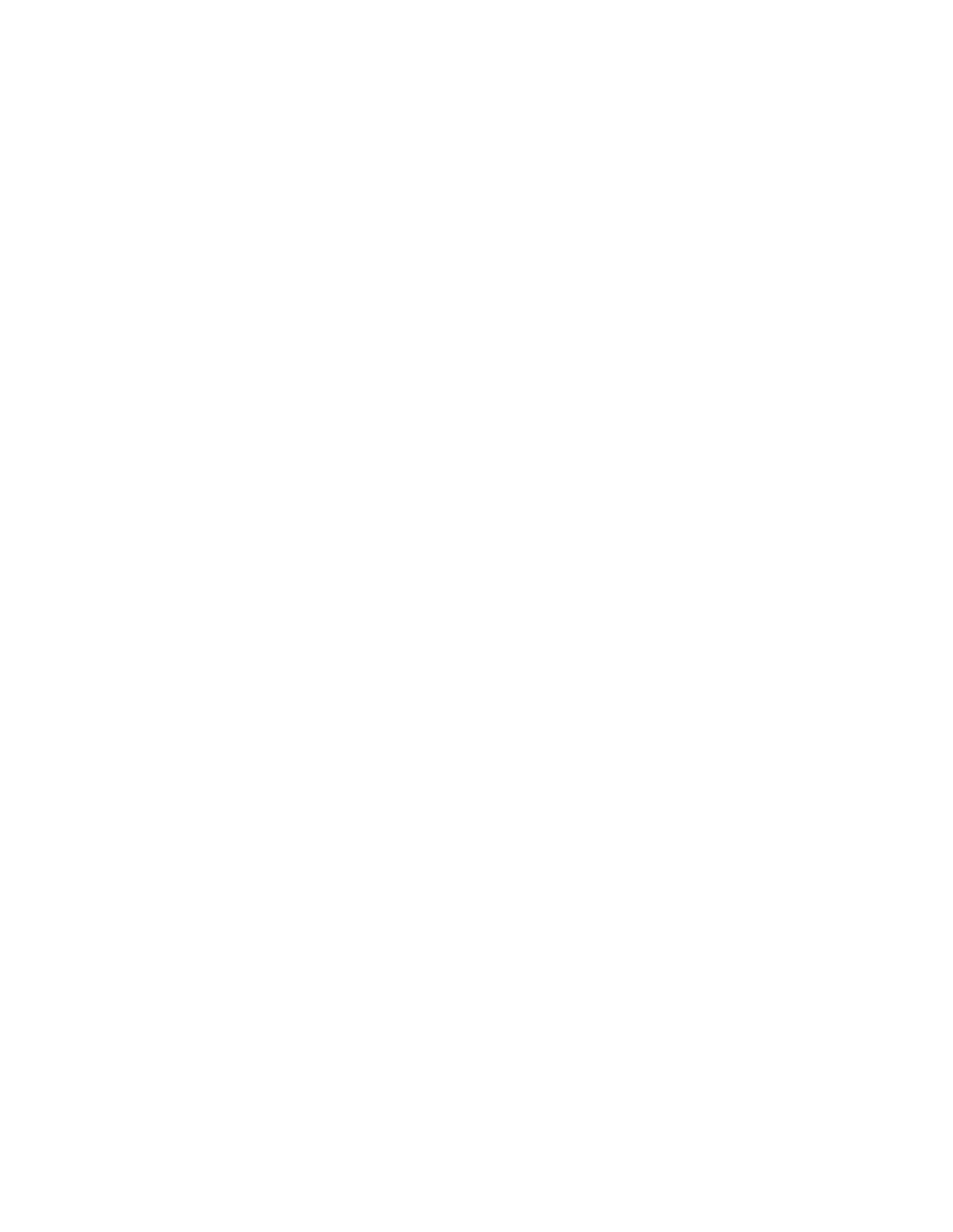#### **HILL, Chief Justice**.

[¶1] In these appeals, the Appellant, Steven A. DeLoge (DeLoge), seeks review of the district court's order denying his Motion for Preservation and Return of Property, as well as his motion to withdraw his guilty pleas. We will dismiss the appeal in Case No. 04-85 and remand for further proceedings consistent with this opinion. We affirm in Case No. 04-129.

#### **ISSUES**

[¶2] In Case No. 04-85, DeLoge raises these issues:

I. Whether the district court erred when it declined to rule upon [DeLoge's] motion for the preservation and return of seized property?

II. Whether [DeLoge's] state and federal constitutional rights to property and due process were violated when the district court denied the motion for return of seized property?

III. Was [DeLoge's] appointed trial counsel ineffective for failing to timely motion the district court to preserve and return the seized property?

IV. Was [DeLoge's] appointed counsel on direct appeal of the criminal conviction ineffective for failing to timely motion the district court to preserve and return the seized property or to raise the issue of trial counsel's failure to the supreme court?

V. Are [DeLoge's] due process rights to relevant exculpatory evidence being violated by the State's failure to preserve evidence that is in the possession of the police?

The State abbreviates the issues to these:

I. The district court did not abuse its discretion in relation to [DeLoge's] motion for preservation and return of property.

II. Neither [DeLoge's] trial nor appellate counsel was constitutionally ineffective in failing to file a motion for return of seized property.

[¶3] In Case No. 04-129, DeLoge raises these issues:

I. Whether [DeLoge's] motion to withdraw guilty pleas was improperly dismissed by the district court violating his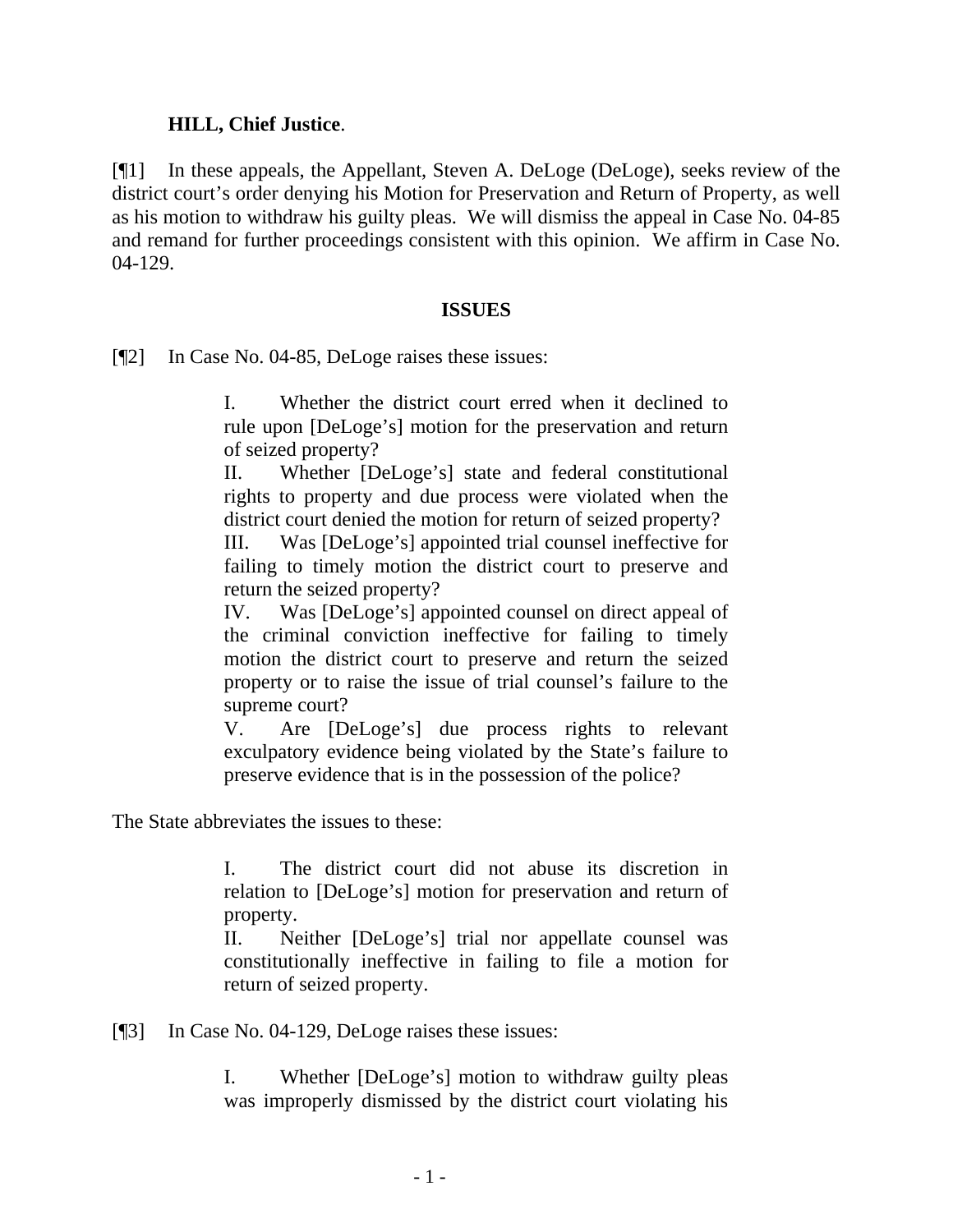constitutional rights to due process under the Sixth Amendment to the U.S. Constitution.

II. Whether the *Nixon* decision of the Wyoming Supreme Court violates due process by changing the plain meaning of W.R.Cr.P. 32(d).

III. Whether the district court denied [DeLoge's] constitutional right to due process by denying him a previously granted evidentiary hearing.

IV. Whether district court violated and denied [DeLoge's] Sixth Amendment right to counsel at a critical stage of the criminal proceedings.

V. Whether [DeLoge's] Sixth Amendment right to effective assistance of counsel was violated by counsel's performance in defense of [DeLoge].

VI. Whether the district attorney committed prosecutorial misconduct by misrepresenting the facts to the trial court when responding to [DeLoge's] motion for in camera review and [DeLoge's] motion to withdraw guilty pleas.

VII. Whether the district court has violated [DeLoge's] constitutional right to a full and fair proceeding through bias, prejudice and abuse of discretion.

The State abbreviates these issues as follows:

I. Did the district court properly deny [DeLoge's] motion to withdraw his guilty pleas without affording him an evidentiary hearing?

II. Was [DeLoge] denied his constitutional right to counsel by the district court?

III. Is [DeLoge] entitled to relief from his convictions due to alleged ineffective assistance of counsel?

IV. Is [DeLoge] entitled to relief because of alleged prosecutorial misconduct?

V. Is [DeLoge] entitled to relief from the order denying his motion to withdraw guilty pleas because of alleged judicial bias?

## **FACTS AND PROCEEDINGS**

[¶4] DeLoge was originally charged with eleven counts of second degree sexual assault. The sexual assaults occurred between August 22, 1999, and October 31, 1999. DeLoge entered pleas of guilty to six counts of second degree sexual assault, and six life sentences were imposed upon him by the judgment and sentence entered on December 1,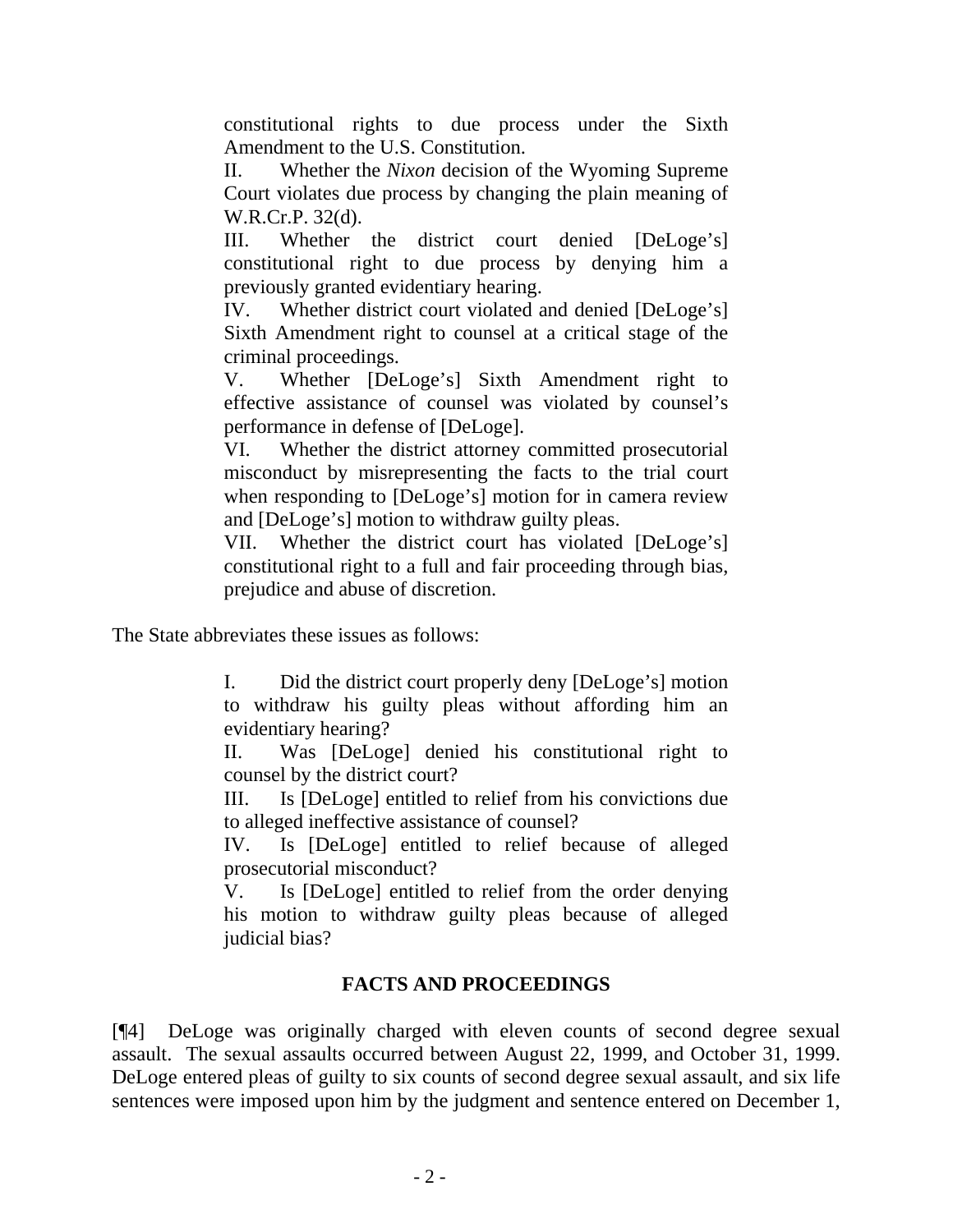2000. On March 20, 2002, DeLoge filed a motion to withdraw his guilty pleas. On October 16, 2002, the judgment and sentence of the district court was affirmed by this Court. *DeLoge v. State*, 2002 WY 155, 55 P.3d 1233 (Wyo. 2002).

[¶5] On December 9, 2003, DeLoge filed a Petition for Post Conviction Relief in the district court. On April 22, 2004, DeLoge filed a Petition for Writ of Review in this Court contending: (1) That the district court had abused its discretion in denying him appointed counsel in those then on-going proceedings; (2) that the district court had acted prejudicially against him in the post conviction proceedings; and (3) that the district court refused to act on his properly filed motions. By order entered on May 10, 2004, this Court denied that Petition for Writ of Review. By order entered on August 24, 2004, the district court dismissed DeLoge's Petition for Post Conviction Relief. On September 7, 2004, DeLoge filed another Petition for Writ of Review in this Court challenging the district court's dismissal of his Petition for Post Conviction Relief. By order entered on October 12, 2004, this Court denied that Petition for Writ of Review.

[¶6] On October 6, 2003, DeLoge filed a Motion for Preservation and Return of Seized Property. The district court did not rule on that motion, and it is DeLoge's contention that it was deemed denied after 90 days under W.R.C.P. 6(c)(2), i.e., on January 4, 2004. DeLoge filed his notice of appeal with respect to the denial of that motion on February 3, 2004. This is the appeal in Case No. 04-85. By order entered on May 18, 2004, the district court denied DeLoge's motion to withdraw his guilty pleas. DeLoge filed a notice of appeal challenging that decision on May 25, 2004. This is the appeal denominated in Case No. 04-129.

## **Case No. 04-85**

[¶7] This appeal arises out of the seizure of certain items of property that belonged to DeLoge. The property at issue was obtained by the State, pursuant to search warrants issued by the district court, shortly after his arrest on November 3, 1999. The search warrants are not in the record designated for these appeals, nor are the returns of those warrants. What appears to be at least a partial listing of the property in question can be found in the record. Appended to DeLoge's motion for return of his property was an itemized list of dozens of items that he contends have no evidentiary value to police agencies in Wyoming, or police agencies in other states.

 $[\P{8}]$  W.R.Cr.P. 41(e) provides:

 (e) *Motion for Return of Property*. -- A person aggrieved by an unlawful search and seizure or by the deprivation of property may move the court in which charges are pending or if charges have not been filed the court from which the warrant issued for the return of the property on the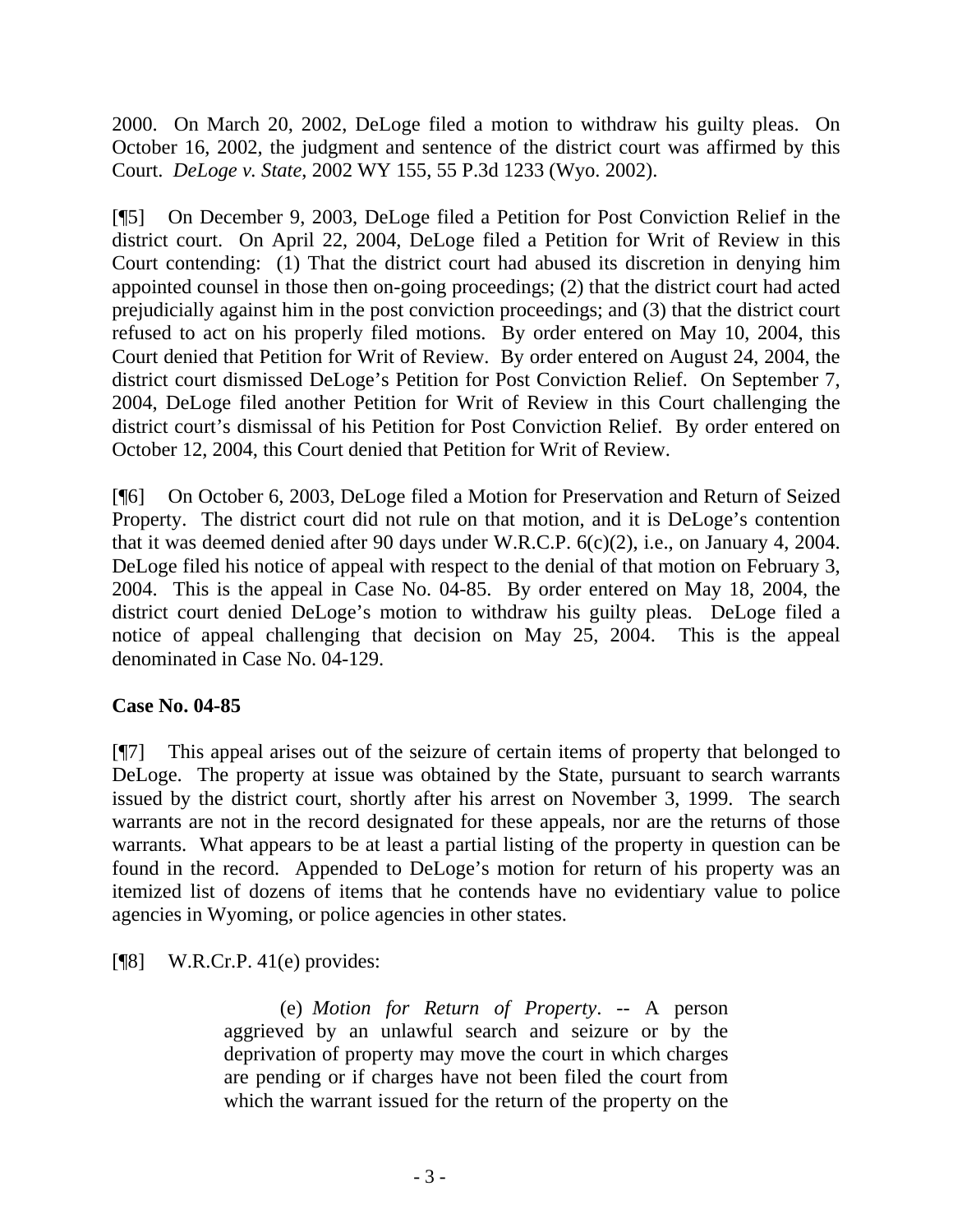ground that such person is entitled to lawful possession of the property. **The court shall receive evidence on any issue of fact necessary to the decision of the motion**. If the motion is granted, the property shall be returned to the movant, although reasonable conditions may be imposed to protect access and use of the property in subsequent proceedings. If a motion for return of property is made or comes on for hearing after criminal charges have been filed, it shall be treated also as a motion to suppress under Rule 12. [Emphasis added.]

The rules of criminal procedure also provide a suggested form for use by a defendant in seeking return of seized property:

### **FORM 11. Motion for return of seized property and suppression of evidence.**

| THE STATE OF WYOMING    |     |                                                                                      |
|-------------------------|-----|--------------------------------------------------------------------------------------|
|                         | SS: |                                                                                      |
| <b>COUNTY OF</b>        |     | <b>JUDICIAL DISTRICT</b>                                                             |
| THE STATE OF WYOMING,   |     |                                                                                      |
| Plaintiff,<br>VS.       |     | <b>MOTION FOR RETURN</b><br>OF SEIZED PROPERTY AND<br><b>SUPPRESSION OF EVIDENCE</b> |
| JOHN DOE,<br>Defendant. |     | Criminal Action No.                                                                  |

IN THE DISTRICT COURT

John Doe hereby moves this court to direct that certain property of which he is the owner, a schedule of which is annexed hereto, and which on the  $\_\_\_\_$  day of  $\_\_\_\_\_\,,$ (year), at the premises known as \_\_\_\_\_\_\_ Street, in the City of \_\_\_\_\_\_\_, in the County of . State of Wyoming, was unlawfully seized and taken from him by a Deputy Sheriff of the County of \_\_\_\_\_\_\_, State of Wyoming, (Give name of deputy, if known, and if unknown, so state) be returned to him and that it be suppressed as evidence against him in any criminal proceeding.

The petitioner further states that the property was seized against his will and without a search warrant.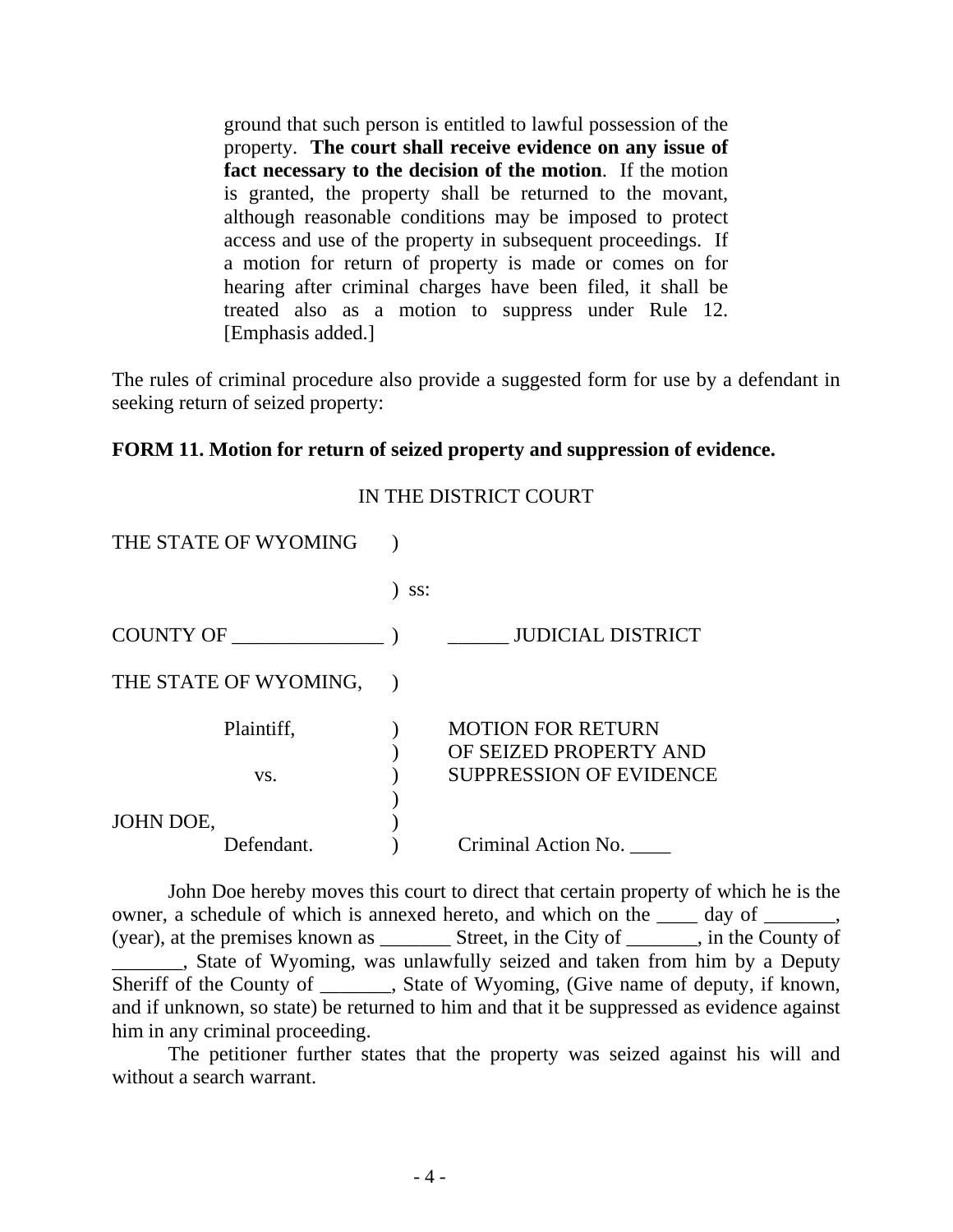Defendant further moves that any and all testimony in regard to said property, and testimony or evidence based upon said unlawful search and seizure be likewise suppressed as evidence against him.

Dated this <u>equal</u> day of <u>equal</u>, (year).

\_\_\_\_\_\_\_\_\_\_\_\_\_\_\_\_\_\_ Attorney for Petitioner

DeLoge's motion was substantially in that form, although it clearly was not a motion to suppress, but rather a motion for the return of property that was his own personal property and arguably of no evidentiary value to any police agency.

[¶9] Wyo. Stat. Ann. § 7-2-105 (LexisNexis 2005) provides:

#### **§ 7-2-105. Disposition and appraisal of property seized or held; notice and order to show cause; judgment.**

 (a) When personal property not subject to be summarily destroyed is seized or held by any peace officer pursuant to any law of this state, or when property seized by any peace officer is delivered to the appropriate law enforcement agency under provisions other than W.S. 35-7- 1049, or property is taken into custody as lost, mislaid or abandoned, the head of the law enforcement agency shall forthwith ascertain as closely as practicable:

(i) The approximate value of the property;

 (ii) The facts giving rise to the seizure or custody;

(iii) The name and position of the person making the seizure or taking the property into custody;

(iv) The name and address of the owners of the property or those persons who were in possession of the property at the time of the seizure;

(v)The names and addresses of all persons known to have an interest in the property seized.

 (b) Any property seized by a peace officer shall be delivered immediately to the appropriate law enforcement agency. **The head of the law enforcement agency shall maintain custody of the property pending an order of disposal by the court pursuant to this section unless the property is otherwise released according to this section**.

 (c) If the property is lost, mislaid, abandoned or unclaimed or if possession of the property is unlawful, the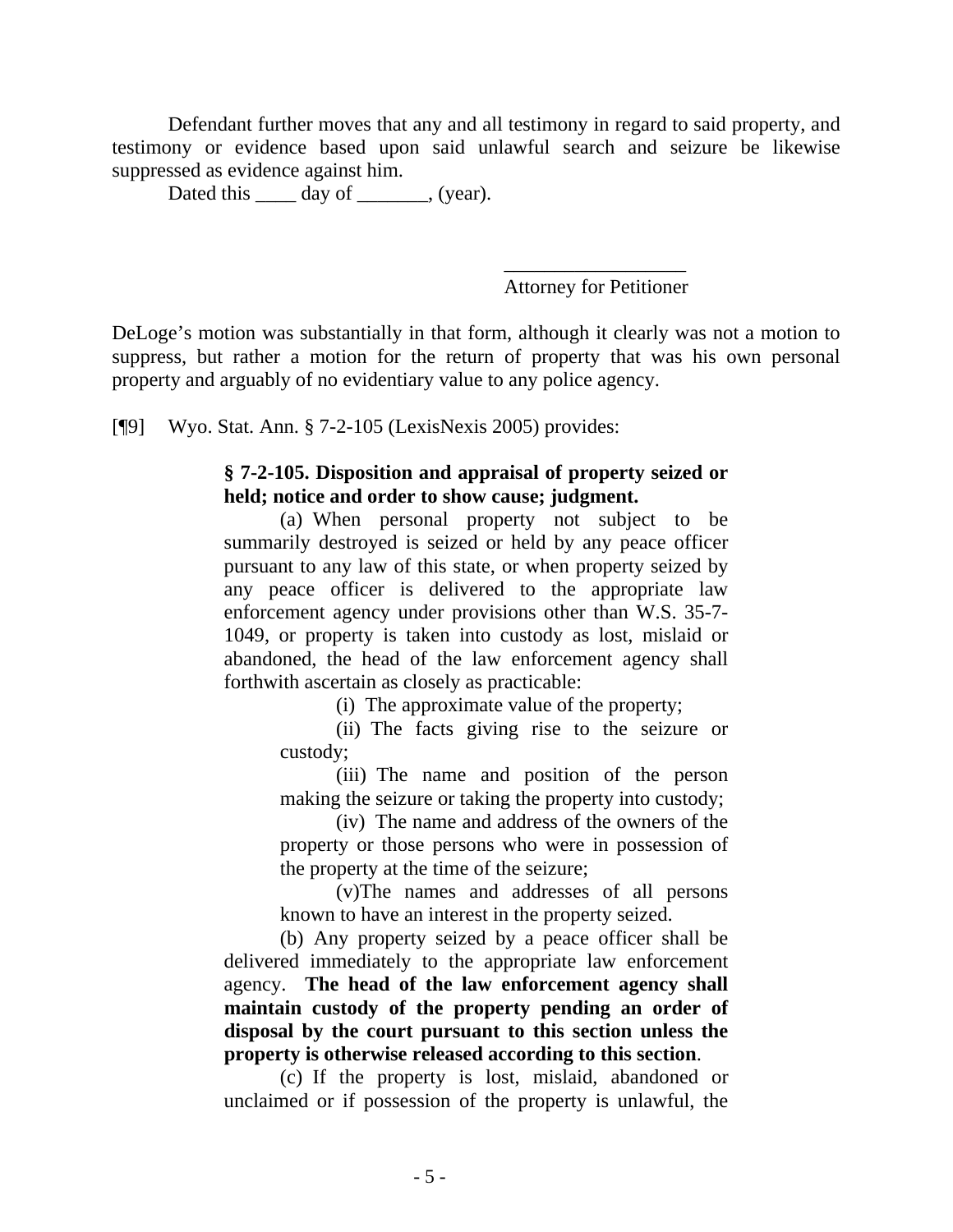law enforcement agency shall seek in circuit court or district court an order to show cause why the property should not be sold or forfeited and sold at public auction or transferred to the use of the law enforcement agency. If the lawful owner of the property can reasonably be ascertained, the property shall be delivered to him without judicial action unless the property constitutes evidence of a crime, the possession of the property would be unlawful or ownership and interest are in dispute.

 (d) Notice and proceedings on the order to show cause shall be according to the Wyoming Rules of Civil Procedure, provided notice by publication shall be once each week for two (2) consecutive weeks. The trial of the issues shall be by the court.

 (e) On final hearing the order to show cause shall be taken as prima facie evidence that the property is abandoned or unclaimed and is sufficient for a judgment of forfeiture in the absence of other proof.

 (f) In disputed ownership cases the burden shall be upon the claimants to show that they are the lawful owners or have a legally recognizable interest in the property.

 (g) When the property is encumbered, the court shall, after deducting costs, direct the payment of the encumbrance from the proceeds of any sale of the property or distribute the property equitably between those persons having a legal interest.

 (h) The proceedings and judgment of forfeiture shall be in rem and shall be primarily against the property itself.

 (j) Upon the entry of a judgment of forfeiture the court shall determine the disposition to be made of the property, which may include the destruction or sale of the property or the allocation of the property to some other governmental function or use or otherwise, as the court may determine.

 (k) Sale of the property shall be at public auction to the highest bidder for cash after two (2) weeks public notice as the court may direct.

 (m) Upon the application of any claimant, the court may fix the value of a forfeitable interest in the seized property and permit the claimant to redeem the property upon the payment of a sum equal to the value, which sum shall be disposed of as would the proceeds of the sale of the property under a judgment of forfeiture.

 (n) The balance of the proceeds, if any, shall be deposited in the general operating account of the state, county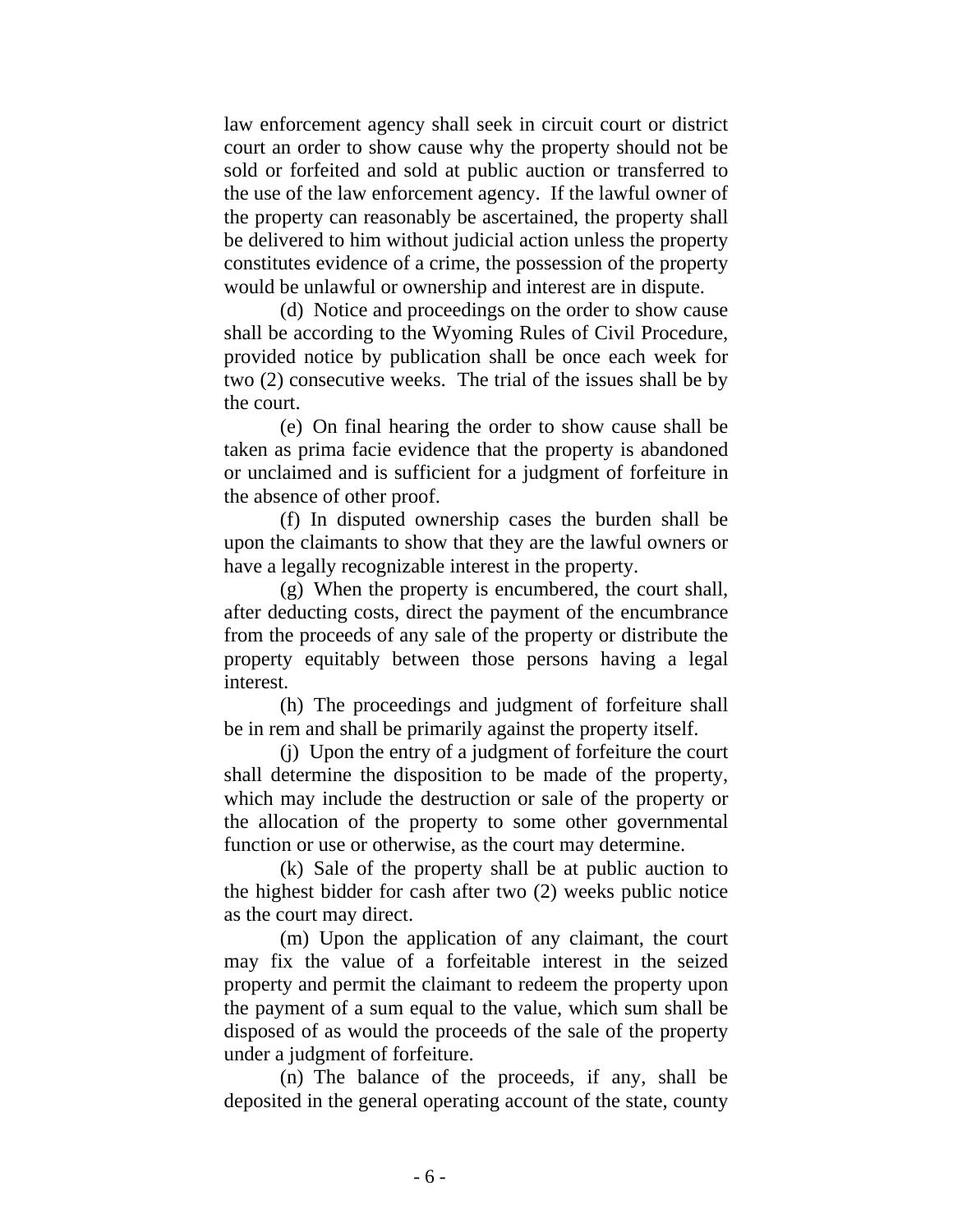or municipal entity that has fiscal authority over the law enforcement agency confiscating the property.

 (o) This section does not apply to property which is subject to the Uniform Unclaimed Property Act, W.S. 34-24- 101 through 34-24-140.

[¶10] We conclude that both the rule and the statute make it plain that DeLoge may seek to have his property restored to him, absent some justification provided by the State for its continued retention of that property. DeLoge has availed himself of a remedy provided to him by law. *See City of West Covina v. Perkins*, 525 U.S. 234, 119 S.Ct. 678, 142 L.Ed.2d 636 (1999) ("It follows that when law enforcement agents seize property pursuant to warrant, due process requires them to take reasonable steps to give notice that the property has been taken **so the owner can pursue available remedies for its return**." [Emphasis added.]). As in the *West Covina* case, here there is no contest that the State had the right to seize the property in the first instance nor has the State at this point denied its ultimate obligation to return that property, absent some justification for its continued retention. *Id.* at 119 S.Ct. 681.

[¶11] DeLoge filed a notice of appeal before the district court had an opportunity to decide the motion on its merits. Whether the district court intended to simply ignore the motion, or to rule on it eventually, is not revealed by the record. It is clear that DeLoge's multiplicity of motions and petitions garbled the proceedings in this case and made the district court's task quite difficult. DeLoge's appeal was premised on the notion that his motion had been deemed denied by operation of W.R.C.P. 6(c):

#### (c) *Motions and Motion Practice*. -

(1) Unless these rules or an order of the court establish time limitations other than those contained herein, all motions, except (A) motions for enlargement of time, (B) motions made during hearing or trial, (C) motions which may be heard ex parte, and (D) motions described in subdivisions (3) and (4) below, together with supporting affidavits, if any, shall be served at least 10 days before the hearing on the motion. Except as otherwise provided in Rule 59(c), or unless the court by order permits service at some other time, a party affected by the motion shall serve a response, if any, together with affidavits, if any, at least three days prior to the hearing on the motion or within 20 days after service of the motion, whichever is earlier. Unless the court by order permits service at some other time, the moving party shall serve a reply, if any, at least one day prior to the hearing on the motion or within 15 days after service of the response, whichever is earlier. Unless the court otherwise orders, any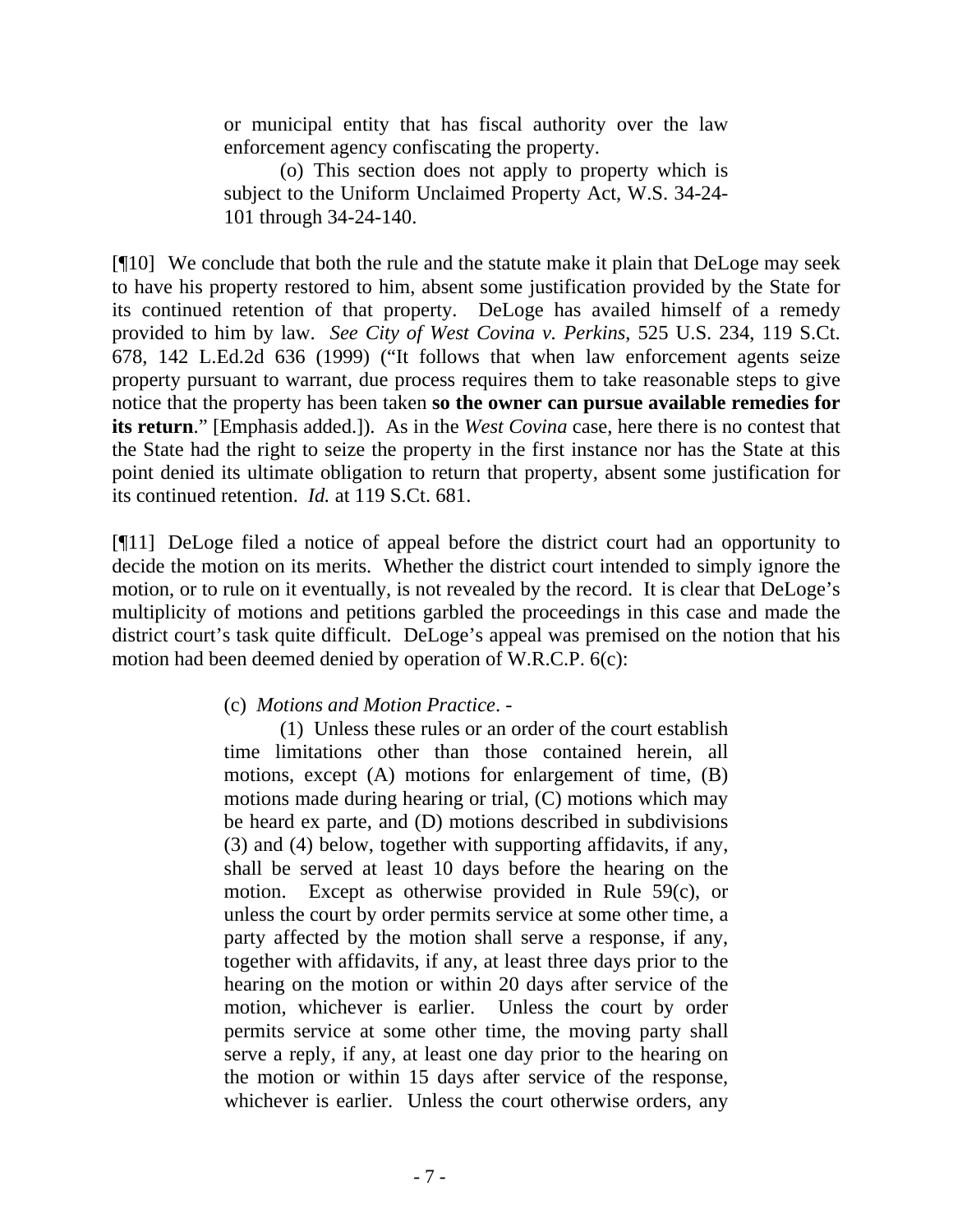party may serve supplemental memoranda or rebuttal affidavits at least one day prior to the hearing on the motion.

 (2) A request for hearing may be served by the moving party or any party affected by the motion within 30 days after service of the motion. Absent a timely request for hearing the court may, in its discretion, determine the motion without a hearing. **A motion not determined within 90 days after filing shall be deemed denied. A party whose motion has been deemed denied shall have 10 days after the effective date of such denial to serve such pleadings or other papers, if any, as may be required or permitted**.

 (3) A party moving for a protective order under Rule 26(c) or to compel discovery under Rule 37(a) may request an immediate hearing thereon. An immediate hearing may be held if the court finds that a delay in determining the motion will cause undue prejudice, expense or inconvenience.

 (4) A motion relating to the exclusion of evidence may be filed at any time. Absent a request for hearing by a moving party or any party affected by the motion, the court may, in its discretion, determine the motion without a hearing. [Emphasis added.]

[¶12] W.R.Cr.P. 1(a) provides that: "In the event that a procedure is not established by these rules, the Wyoming Rules of Civil Procedure shall govern." However, we decline to import the "deemed denied" rule into criminal proceedings where a district court is required either by the tenor of the governing rules, or the precepts of due process, to timely dispose of motions filed by criminal defendants. *See Patrick v. State*, 2005 WY 32, ¶8, 108 P.3d 838, 841 (Wyo. 2005).

[¶13] For this reason, we dismiss this appeal and remand the matter to the district court with directions that it rule in a timely manner on the merits of DeLoge's motion for the return of his property. Because of this disposition, we will not address the other issues raised by DeLoge at this time.

#### **Case No. 04-129**

[¶14] The district court denied DeLoge's motion to withdraw his guilty plea on the basis that it lacked jurisdiction to consider the motion because of the application of *Nixon v. State*, 2002 WY 118, 51 P.3d 851 (Wyo. 2002). DeLoge filed his motion to withdraw his guilty plea before his appeal was resolved and, hence, *Nixon* does not apply to the circumstances of his case.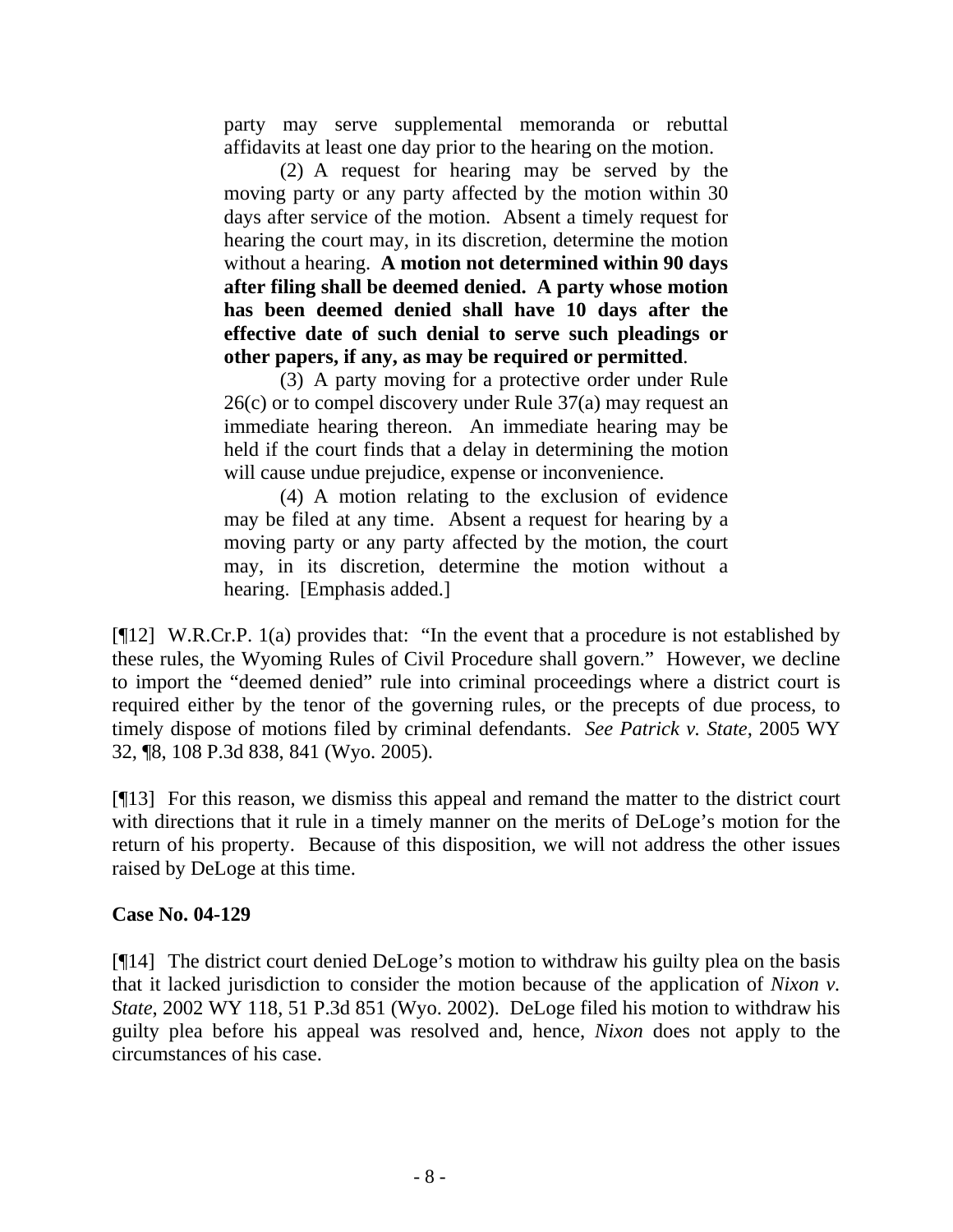[¶15] DeLoge styled his motion to withdraw his guilty plea very much along the lines of a similar motion filed in the case of *Brock v. State*, 981 P.2d 465 (Wyo. 1999). There we held that the district court was required to conduct a hearing on Brock's motion to withdraw his guilty pleas under the circumstances of Brock's case (his claims were facially substantive claims of ineffective assistance of counsel). However, Brock filed his motion to withdraw his guilty pleas prior to sentencing, whereas DeLoge's motion was filed after sentencing and well after his appeal was in process.

[¶16] W.R.Cr.P. 32(d) provides that such a plea may only be set aside to correct a manifest injustice. Reading DeLoge's pleadings as generously as they can be read, we do not find in them circumstances arising to the level of "manifest injustice." We have characterized the concept of "manifest injustice" in these terms:

> W.R.Cr.P. 32(d) provides that if a motion to withdraw a plea is made after sentencing, a plea "may be set aside only to correct manifest injustice." "Manifest injustice" contemplates a "situation that is unmistakable or indisputable, was not foreseeable, and affects the substantial rights of a party." *McCarthy v. State*, 945 P.2d 775, 776 (Wyo.1997). It is, in part, intended to address " ' "a fundamental defect which inherently results in a complete miscarriage of justice or an omission inconsistent with the rudimentary demands of fair procedure." ' " *United States v. Blackwell*, 127 F.3d 947, 956 (10th Cir.1997) (quoting *United States v. Todaro*, 982 F.2d 1025, 1028 (6th Cir.), cert. denied, 508 U.S. 943, 113 S.Ct. 2424, 124 L.Ed.2d 645 (1993) and F.R.Cr.P. 32(d)). The party seeking to withdraw his pleas bears the burden of demonstrating manifest injustice. *State v. McDermott*, 962 P.2d 136, 139 (Wyo.1998). Justification for this heightened standard for withdrawal of a plea after sentencing is based in the

"practical considerations important to the proper administration of justice. Before sentencing, the inconvenience to court and prosecution resulting from a change of plea is ordinarily slight as compared with the public interest in protecting the right of the accused to trial by jury. But if a plea of guilty could be retracted with ease after sentence, the accused might be encouraged to plead guilty to test the weight of potential punishment, and withdraw the plea if the sentence were unexpectedly severe. The result would be to undermine respect for the courts and fritter away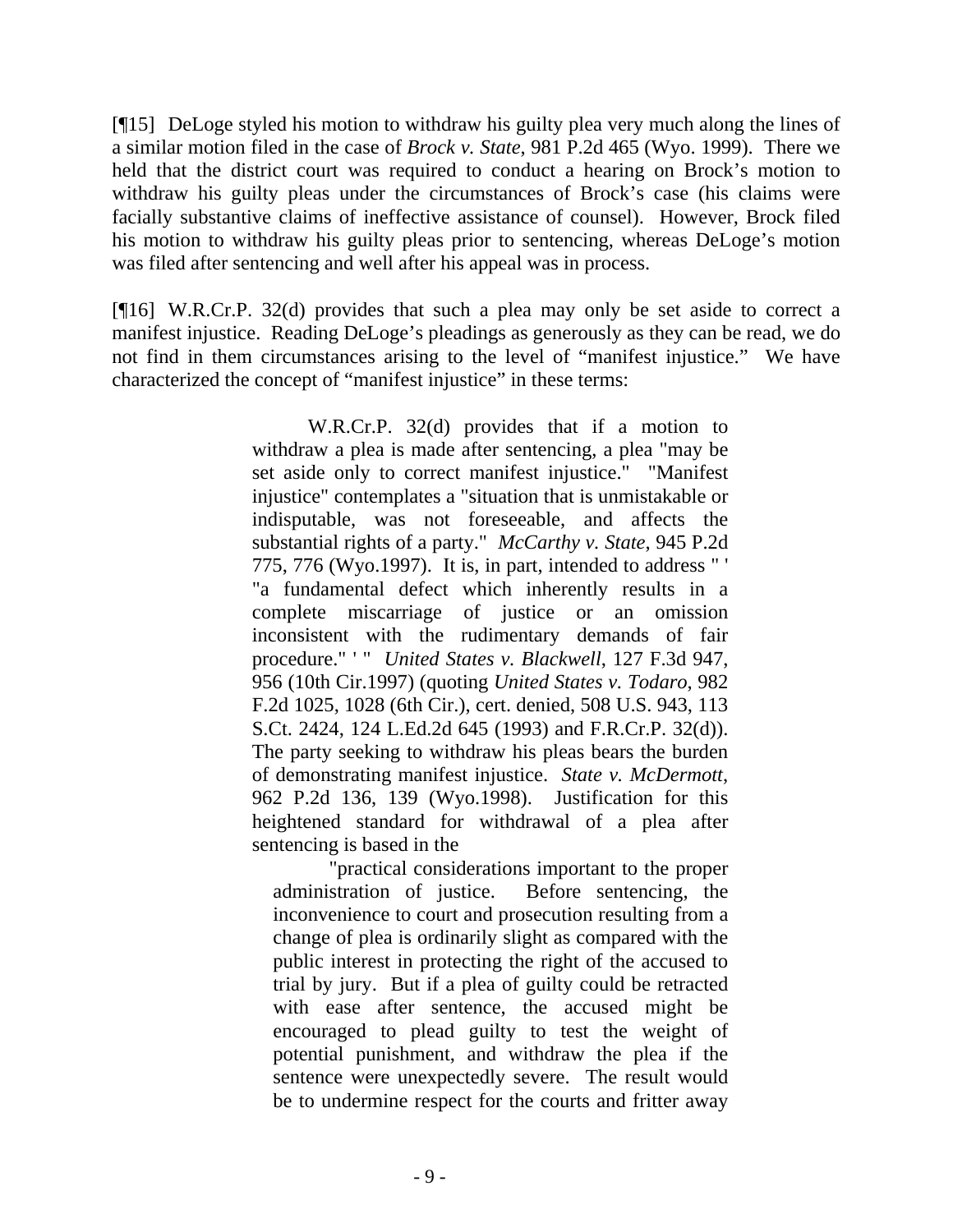the time and painstaking effort devoted to the sentencing process."

*Id*. at 138 (quoting *Hicklin v. State*, 535 P.2d 743, 749 (Wyo.1975) and *Kadwell v. United States*, 315 F.2d 667, 670 (9th Cir.1963)) (emphasis in original).

A district court has discretion in determining whether a party has proved manifest injustice. Absent an abuse of that discretion, we will not disturb the district court's determination. *McDermott*, 962 P.2d at 138. A district court's decision to deny a motion to withdraw a plea "will not be reversed for an abuse of discretion so long as the district court reasonably could conclude as it did." *Nixon v. State*, 4 P.3d 864, 869 (Wyo.2000).

*Browning v. State*, 2001 WY 93, ¶¶27-28, 32 P.3d 1061, 1069-70 (Wyo.2001).

*Ingersoll v. State*, 2004 WY 102, ¶19, 96 P.3d 1046, 1051-52 (Wyo. 2004) (quoting *Reyna v. State*, 2001 WY 105, ¶27, 33 P.3d 1129, 1137-38 (Wyo. 2001)).

[¶17] DeLoge's motion did not set out facts or circumstances that constituted a manifest injustice. It is well settled that we may affirm the district court's decision on any legal ground appearing in the record. *Lacey v. State*, 2003 WY 148, ¶10, 79 P.3d 493, 495 (Wyo. 2003). Therefore, we affirm the district court's denial of the motion on the basis that the district court's only proper course of action was to deny the motion as failing the "manifest injustice" test.

## **EXHAUSTION OF STATE REMEDIES**

[¶18] Although not explicitly raised as an issue in these appeals, we are compelled to take note that DeLoge has exhausted his state remedies in this criminal matter by means of his direct appeal and two petitions for post conviction relief. As noted above, the district court is required to consider DeLoge's motion for the return of his property, but may decline to consider any additional matters relating to this criminal case. Any further pleadings filed by DeLoge in the district court relating to this criminal matter may be summarily dismissed or denied by the district court.